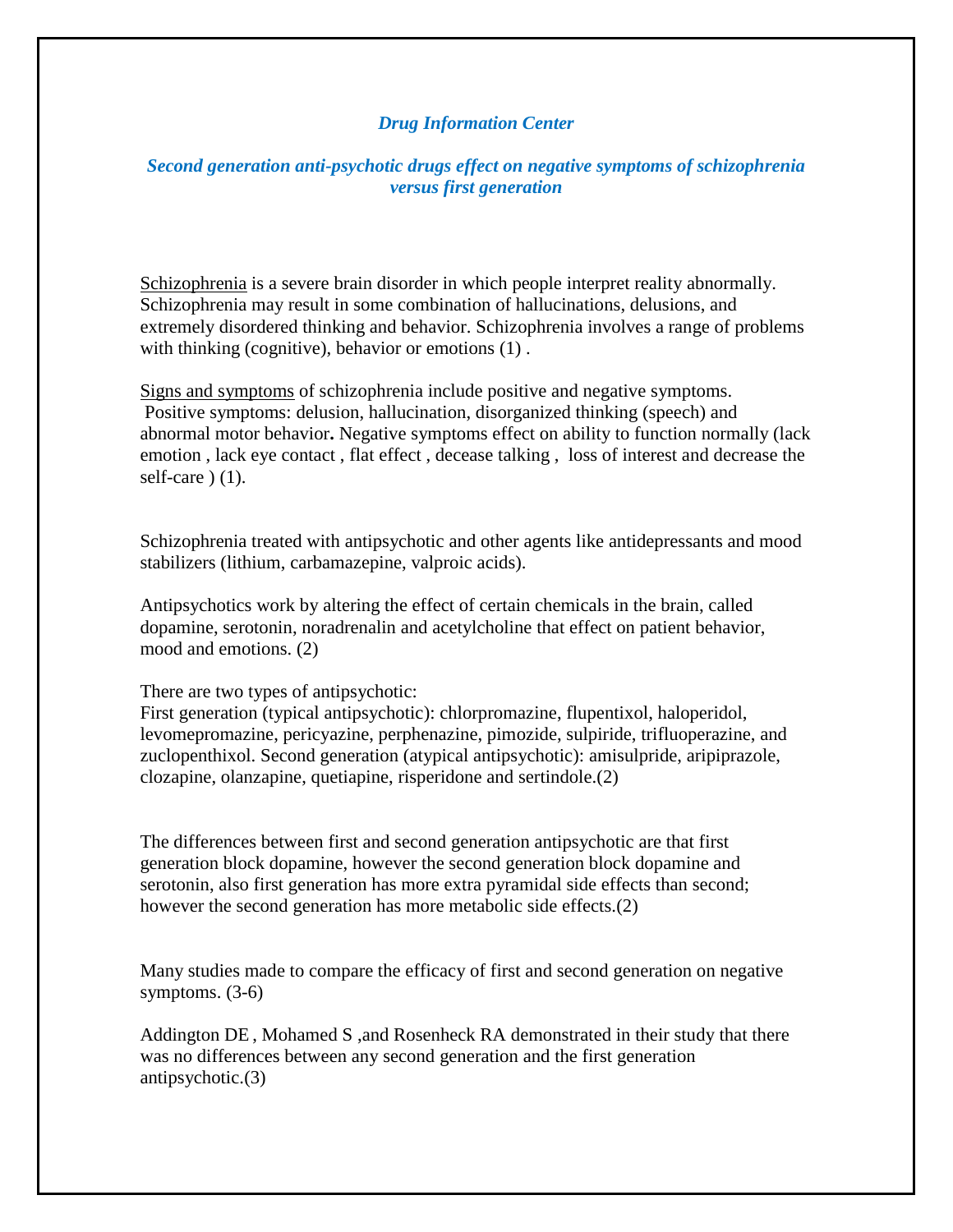A meta analysis for clinical trials was held to compare the efficacy of ( amisulpride , haloperidol, olanzapine, quetiapine , risperidone and ziprasidone) ,and the results showed that most of these antipsychotic are effective in the treatment of negative symptoms , but amisulpride and ziprasidone showed higher effect.(4)

Another meta-analysis done by Leucht S , Corves C and Arbter D in 2009 to compare nine second-generation antipsychotic drugs with first-generation drugs for overall efficacy , positive, negative and depressive symptoms, relapse, quality of life, extrapyramidal side-effects, weight gain, and sedation.

The result showed that (amisulpride , clozapine , olanzapine, and risperidone ) , better than first-generation antipsychotic drugs for overall efficacy but the other secondgeneration drugs were not more efficacious than the first-generation drugs even on negative symptoms . (5)

Another study that done by Stahl SM, Malla A and Newcomer JW in 2010 , to compare the negative symptom efficacy and treatment outcomes of ziprasidone (80-160 mg/d given twice a day, mean modal dose of  $112 \text{ mg/d}$ ; and  $80\text{-}120 \text{ mg/d}$  given every day, mean modal dose of 96 mg/d) versus haloperidol (5-20 mg/d, mean modal dose of 12 mg/d) in a randomized, 40-week, double-blind study, followed by a double-blind continuation trial that extended up to 156 additional weeks. They found that ziprasidone was associated with significantly shorter time to remission in negative symptoms and psychosocial recovery. (6)

In conclusion, the efficacy of second generation over first generation on negative symptoms still controversial and need more studies to prove the superiority of second over the first generation.

**References:**